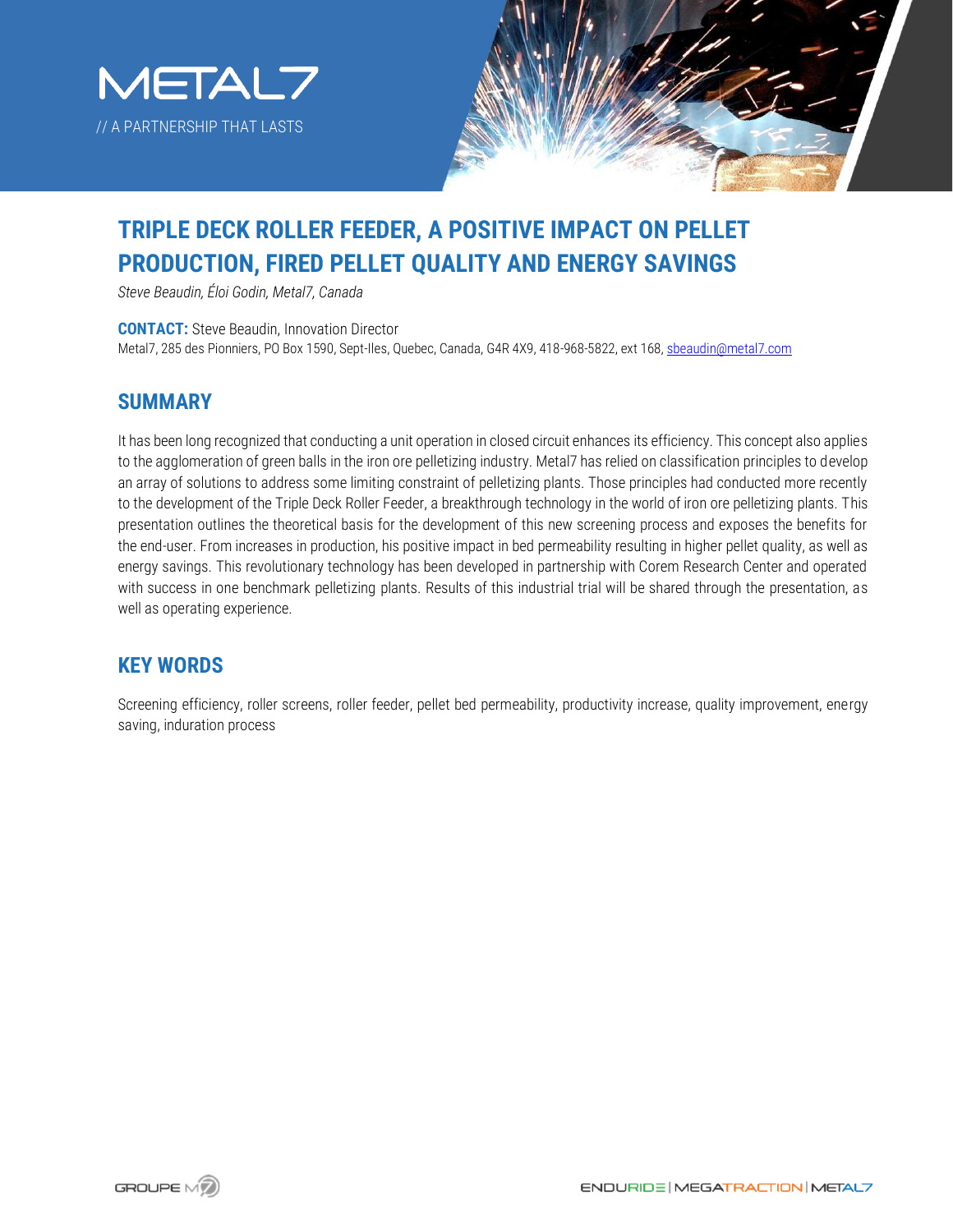



#### **INTRODUCTION**

The typical flowsheet to produce iron ore pellets is composed of:

- Production of the pellet feed
- Agglomeration
- **Screening**
- **Firing**

The production of the pellet feed is typically performed by grinding the iron concentrate to reduce the particles size in order to reach the optimum size distribution to allow efficient formation of the green balls in the agglomeration units. Upgrading of the iron ore concentrate could also be performed at this stage of the process to meet client specification regarding the silica content in the final product (fired pellets). The most common process to reduce the particle size is by using wet grinding. Therefore, it is mandatory to filtrate the slurry coming out of the grinding process. The filtration process is used to remove most of the water content in the slurry. The slurry is then transformed to in a filter cake that will be afterwards mixed with some binding agent. This mixed material is used as pellet feed for the agglomeration process. The agglomeration process will take place by using a disc or drum. The green balls produced by those units will have to be screened typically by one or several roller screens to remove the undersize and oversize pellets (out of spec product), and thus recovering the good size pellets that will be fed in the induration furnace or kiln. In this article we will be referring mainly to the induration furnace. At this stage, the green balls will be dry and fired at high temperature to become hard enough to sustain handling and transportation to the iron and steel-making plant.

In this flowsheet, agglomeration, screening and firing processes are strongly link together. And the screening efficiency is a key parameter to achieve optimum pelletizing and induration processes.

### **SCREENING EFFICIENCY CONCEPT AND ITS IMPACT ON PELLETIZING AND FIRING PROCESS**

The screening efficiency is defined by using two important functions:

- 1- The ability to remove out of specification pellets in terms of size diameter (fines or oversize).
- 2- And the ability to recover the pellets with the desire product size range.

If the screening device is dedicated to remove let's say fine pellets, the screening efficiency could be illustrated by using a probability curve as presented on Figure 1. This curve is illustrating the proportion of retained pellets according to the gap opening. The efficiency of 100% means that all pellets with a size diameter bigger than the gap opening will be retained (right side of the retained curve). On the opposite, all the pellets having a size diameter smaller than the gap opening will not be retained and will be recirculated to the balling unit. A perfect screening efficiency is not achievable in real industrial pelletizing flowsheet.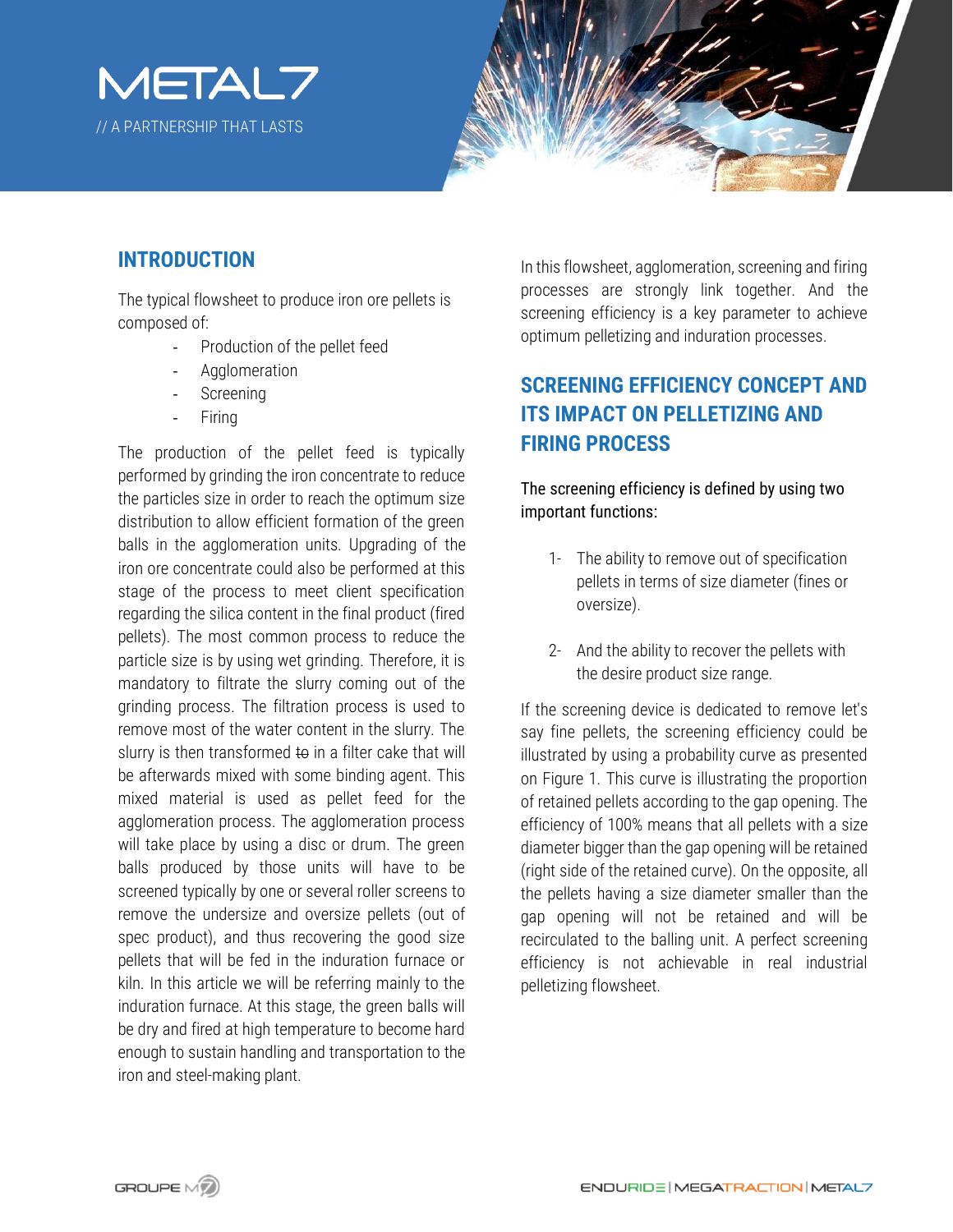





Figure 1: Screening efficiency concept – 100%

A typical screening efficiency will be more in the range of 75% as illustrated in Figure 2. According this retaining curve, an iron pellet with a size diameter exactly the same as the gap opening will have 50% probability to be retained or reject. If the size diameter is bigger by 1 mm, the probability to be retained will be approximately 65%. And more the size diameter of the pellet is bigger than the gap opening, higher will be the probability to be retained. As another example based on Figure 2, a pellet with a size diameter bigger by 3 mm compared to the gap opening will have a probability of 80% to be retained. On the opposite side, more the pellet size diameter is smaller compared to the gap opening, higher will be the probability to be rejected and recirculated.



Figure 2: Screening efficiency concept – 75%

Increasing the screening efficiency, from 75 to 85%, will translate to some benefits for the pelletizing plant. Indeed, the probability of retaining good size pellets will be increased as shown on Figure 3. On this figure, the probability to retain good size pellet with a size diameter 3 mm bigger than the gap opening will move from 80% to 93% if the screening efficiency is improved from 75 to 85%. This is resulting directly to a productivity increase of good size pellets feeding to the induration furnace.



Figure 3: Screening efficiency concept – 85%

On the opposite, the proportion of fines that will be retained will also decreased with a screening efficiency increase. As an example, on Figure 3, fine pellets having a size diameter 3 mm smaller than the gap opening will be retained with a probability of 20% when the screening efficiency is at 75%. When the efficiency is increasing at 85%, the probability to retain those fines pellet will be at 5%. So, this means less fines retained and feeding the induration furnace. This will translate directly to a quality improvement in terms of sizing. For the induration furnace, less fines also translated to a better bed permeability and will lead to more efficient firing process.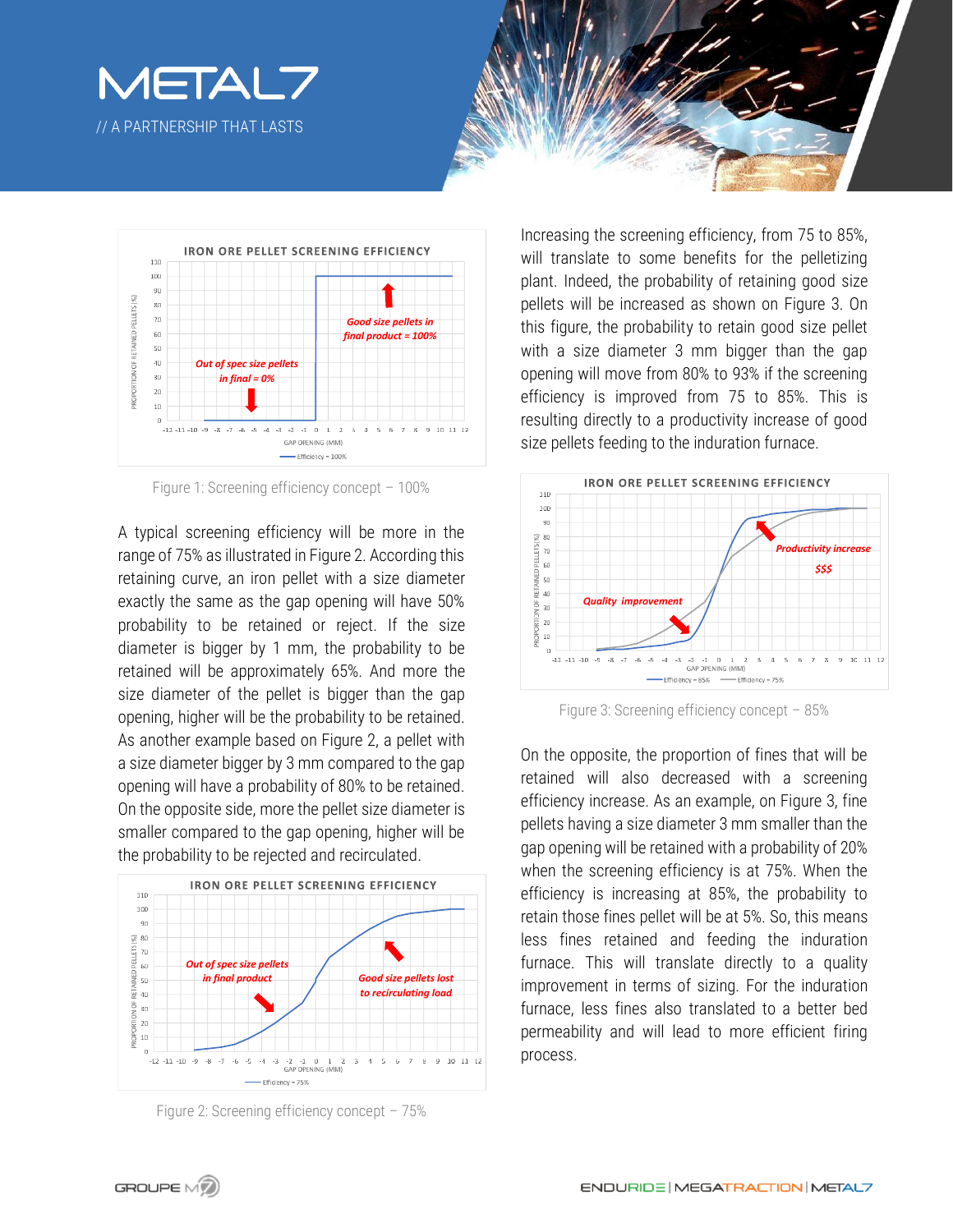



### **HOW TO INCREASE THE SCREENING EFFICIENCY**

The screening efficiency in a pelletizing plant can be improved by different ways. First, this could be achieved by increasing the screening area. For a screening process using rollers, the effective area can be increased using more rolls and/or increasing the length of the rolls. If there is some limitation regarding the space available, the screening area can be increased by reducing the diameter of the rolls. No matter which way is used, more rolls and/or longer rolls will result in more gaps to perform the screening process, thus screening efficiency will be improved.

A typical way to put some number on the screening area is to use the screening ratio. The screening ratio could be defined by the total tonnage feed on a roller screen, reported on the total length of the gap. As for an example, a process flowsheet using a screen with 40 gaps opening, with rolls of 4 m length, and feed tonnage of 600 tph, the screening ratio will be 3,75 t/m (600 tph / (40 gaps  $*$  4 m)). By increase the number of gaps for the same feed tonnage, this will decrease the screening ratio and thus the screening efficiency will be improved. In the same way, if the feed tonnage is decreasing for the screening area, the screening ratio will also decrease and thus the screening efficiency will be better.

Some other ways can be used to improve the efficiency of this process. Among those, the gap opening uniformity and rolls straightness are critical. The reach high screening efficiency, the goal here is to have a gap opening as uniform as possible from one gap to another, and also by using rolls as straight as possible. Finally, screen deck angles, linear speed and transportation of the green pellets form one rolls to another could also have some impact on the screening efficiency.

### **TDRF (TRIPLE DECK ROLLER FEEDER) AND ITS IMPACT ON THE SCREENING EFFICIENCY**

For most of the actual pellet plant, the space available to add more equipment is limited. As an example, for a pelletizing plant using a Double Deck Roller Feeder to screen pellets prior the induration furnace, most of the time there is no space available upstream as there is some conveyer belt arrangement to feed pellets from pelletizing units to the roller feeder. And downstream, space is also limited as the induration furnace is generally located just right after the feeder.

The concept of the Triple Deck Roller Feeder (TDRF) technology is to design a three decks screen that will fit in the same physical space as a two decks or single deck. The figure 4 is illustrating this concept.



Figure 4: Concept of using an intermediate deck to increase screening area for the same physical space of the double deck

In this example, the feed tonnage will be split in three decks instead of two. This decreases the screening ratio. In other words, there is less feed tonnage per unit of screening area. The result is an improvement of the screening efficiency. Some simulations were performed to evaluate the impact of this new flowsheet on a benchmark pellet plant using 5 balling disks with a feed tonnage of 200 tph per disk and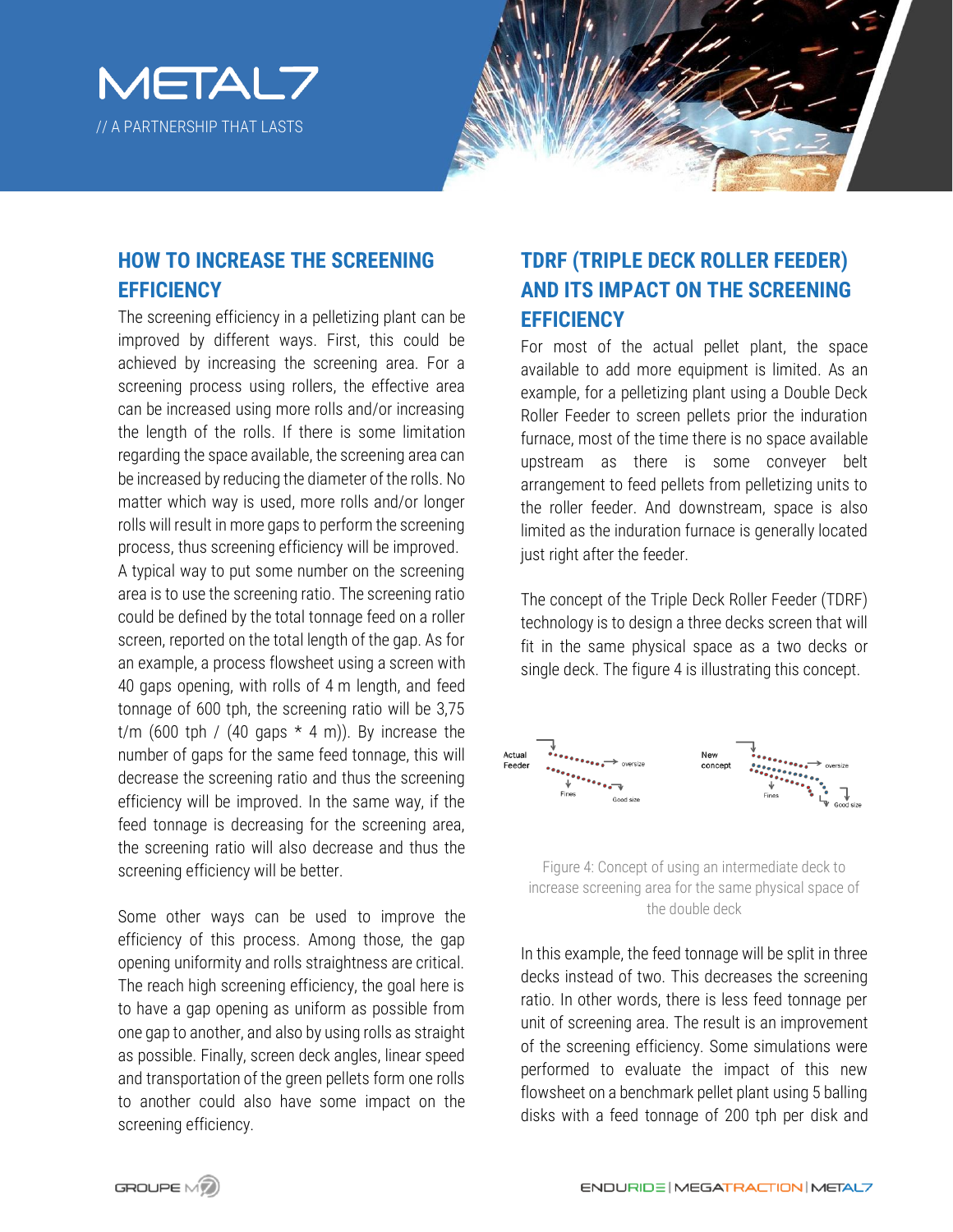



using a double deck roller feeder with 24 gap on the upper deck and 35 on the lower deck. The use of TDRF for this flowsheet allow the introduction of an intermediate deck between the upper and lower deck, with the addition of 38 more gaps. The simulation results suggested a productivity increase of 7,5% more good size pellets feeding the induration furnace.

The Figure 5 is presenting view of the TDRF concept.



Figure 5: Plan view of Triple Deck Feeder

#### **TDRF AND ITS IMPACT INDURATION PROCESS**

The development of TDRF concept is also allowing the feeding of the induration furnace with the segregation concept.

The Figure 6 is illustrating this concept. Typical Single or Double Deck Feeder allow the feeding of the induration furnace with pellets size randomly distributed on the bed depth. By using a proper setup like TDRF, it's possible to feed the induration to form a 2-layer bed pattern with smaller size pellets at the bottom layer and bigger pellets on the top layer.

The first benefit of 2-Layers pellet bed is to allow with better permeability compared to single layer pellet bed. Secondly, during induration process, the hot descendant air will transfer the biggest amount of heat on the big pellets, more difficult to fire. When the heat front is reaching the bottom layer, there is less energy available, but the small pellets are much easier to fire. This segregation concept allows a smarter use of the energy.



Figure 6: Pellet bed segregation concept

During the development of the TDRF concept, it was found in the first design that the drop height from the intermediate deck to the pallet car was over 1000 mm. This is far from best practice as the green pellets can be deform or even crack or destroyed while falling of this height. To overcome this issue, a ''banana'' shape chute was designed to reduce the drop height and to reduce the impact force while the green pellets are reaching the bed. By calculation, this shape design can reduce the impact force by 20%. The commercial name of this design is named Epsilon Chute<sup>™</sup> as illustrated in the Figure 5.

As the green balls can deform while reaching the pellet bed, the reduction of the impact force will reduce the bed compaction and thus improve the bed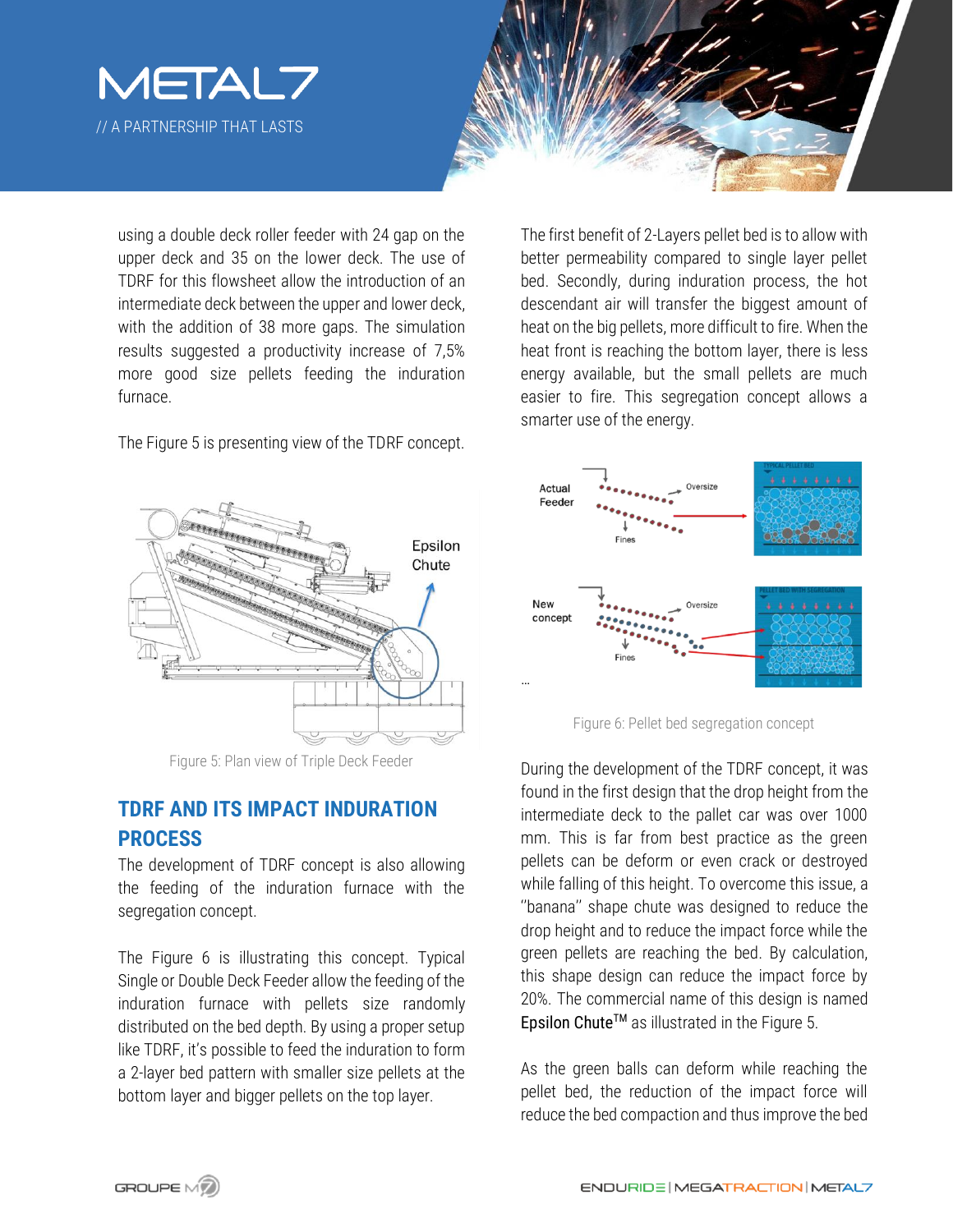



permeability. This can be appreciated through the equation proposed by Ergun (1) that is describing the pressure drop through a porous bed:

$$
\Delta P = \left[ \frac{150(1-\varepsilon)^2 \mu_g}{\phi^2 d^2 \varepsilon^3 \rho_g} G + \frac{1.75(1-\varepsilon)}{\phi d \varepsilon^3 \rho_g} G^2 \right] \Delta Z
$$

Equation (1)

Where :

 $\Delta P$  = Pressure differential through the bed  $\varepsilon$  = Void fraction  $\mu$ g = Gas viscosity  $\phi$  = Pellets sphericity d = Pellets mean diameter  $pq = Gas$  density G = Gas flowrate  $\Delta Z$  = Bed height Indeed, when the green pellets are feeding the

induration furnace bed with less impact, there is less deformation and thus less compaction. This will improve (increase) the void fraction  $\varepsilon$  and sphericity . Those two variables are at the power 2 or 3 in the Ergun Law, and are inversely related to the pressure drop. So that mean that a small reduction of deformation (thus increase of  $\varepsilon$  and  $\phi$ ) is having a huge impact on the reduction of the pressure drop through the bed. In other words, the reduction of the bed compaction is a significant key parameter to improve the bed permeability. During the firing process, a better permeability allows the process gas to flow through the bed with less restriction, providing more efficient heat transfer to the pellets. At the end of the day, this could translate into higher capacity of the induration furnace and/or a reduction of energy consumption and/or a quality improvement.

#### **PILOT SCALE TESTING**

During the development of TDRF technology, some pilot scale testing was performed at Corem Research Center based in Quebec, Canada.

More specifically, some pot grate testing was conducted to evaluate if the use of segregated 2 layers bed could represent some issue during total firing process. By using smaller pellets at the bottom layer of the pellet bed, it was suspected that the updraft drying stage becomes less efficient. If it is the case, some of the water could remain in the pellets after drying zones and will evaporate quickly in the firing zone at high temperature. If so, the quick evaporation of the remaining water will generate cracks and broken pellets. By performing pot grate testing at Corem, it was possible to confirm that it was not a real concern, and pellet bed degradation via slower drying should not happen in the real industrial furnace.

Corem also performed Discreet Element Monitoring (DEM) analyzing to evaluate the distribution of the green pellets in a 3-decks configuration in comparison of a 2-decks. This to confirm in-house simulation results regarding the screening efficiency. The results from those DEM analysis confirm that the use of a TDRF is increasing the screening efficiency and this will translate to a productivity increase of good size pellets feeding the induration furnace. The expected productivity increased of 7,5% evaluated inhouse was confirmed by Corem, and even more productivity should expect.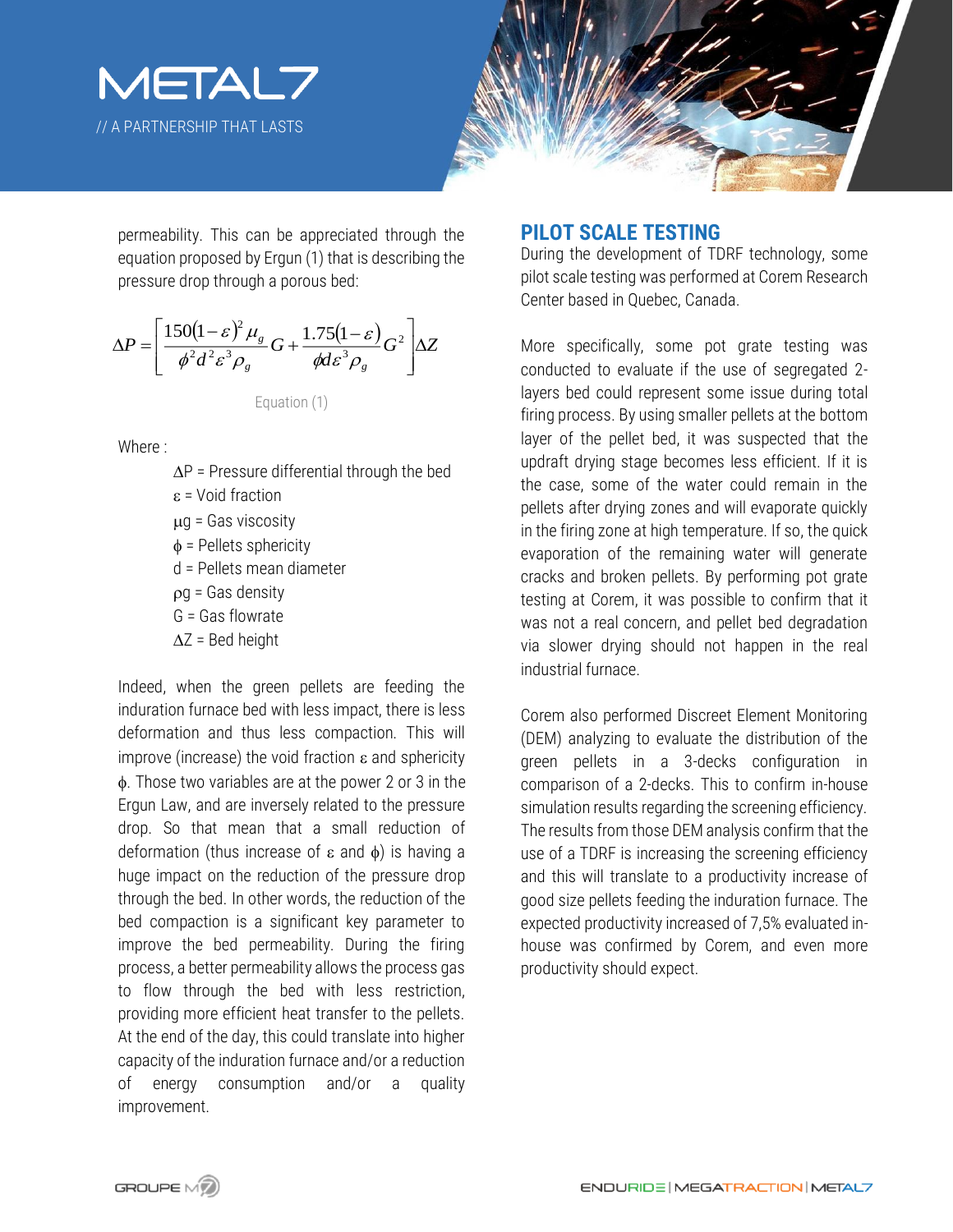



## **OPERATION WITH TDRF – PLANT RESULT**

After its development, the first TDRF unit was tested in operation at the benchmark pellet plant of ArcelorMittal located in Port-Cartier, Canada.

The first plant trial started on June 18, 2018. But after 14 days of operation, the test had to stop due to mechanical issues. The total operating hours during this first trial was 225 hours.

#### The preliminary observations of this trial are:

- A good behaviour of pelletizing and induration processes.
- A positive impact on productivity and quality.

This period of operation with TDRF was very short, so it was difficult to conclude with a high level of confidence.

After fixing the mechanical issue, the TDRF was installed on October 22, 2018 in the same pellet plant for a second trial. With this second installation, it was possible to operate without any issue for several months.

The following plant results are for 5 months of operation following the second installation (from October 2018 to March 2019). The reference period used for the comparison was for the same production line and for the same pellet chemistry (Self Fluxed), but with the operation with the previous screening technology (Double Deck Feeder). This reference period is from January 2018 to October 2018. The results are presented on a relative basis (%). More specifically for quality results, it was

chosen to use results from the shipments according to the same periods.

The Figure 7 is presenting of productivity level with the TDRF (right part of the trend) in comparison to the reference period (left part of the trend). According to those data, the productivity increased by 2,7% with the use of TDRF. According to the internal analysis performed by process team of this pellet plant, the bottle neck moved from pelletizing-induration processes to pellet feed area. With higher capacity for the pellet feed production, productivity increase obtained with the use of TDRF could be potentially even higher.



(Results are courtesy of ArcelorMittal Mines Canada – Pellet Plant)

The Figure 8 is presenting the results regarding the impact of the use of TDRF in operation on the Abrasion Index, one of the key quality parameters performed on the fired pellets. The results are showing an improvement of 18% of this quality parameter.



Figure 8: Impact of the use of TDRF on Abrasion Index (Results are courtesy of ArcelorMittal Mines Canada – Pellet Plant)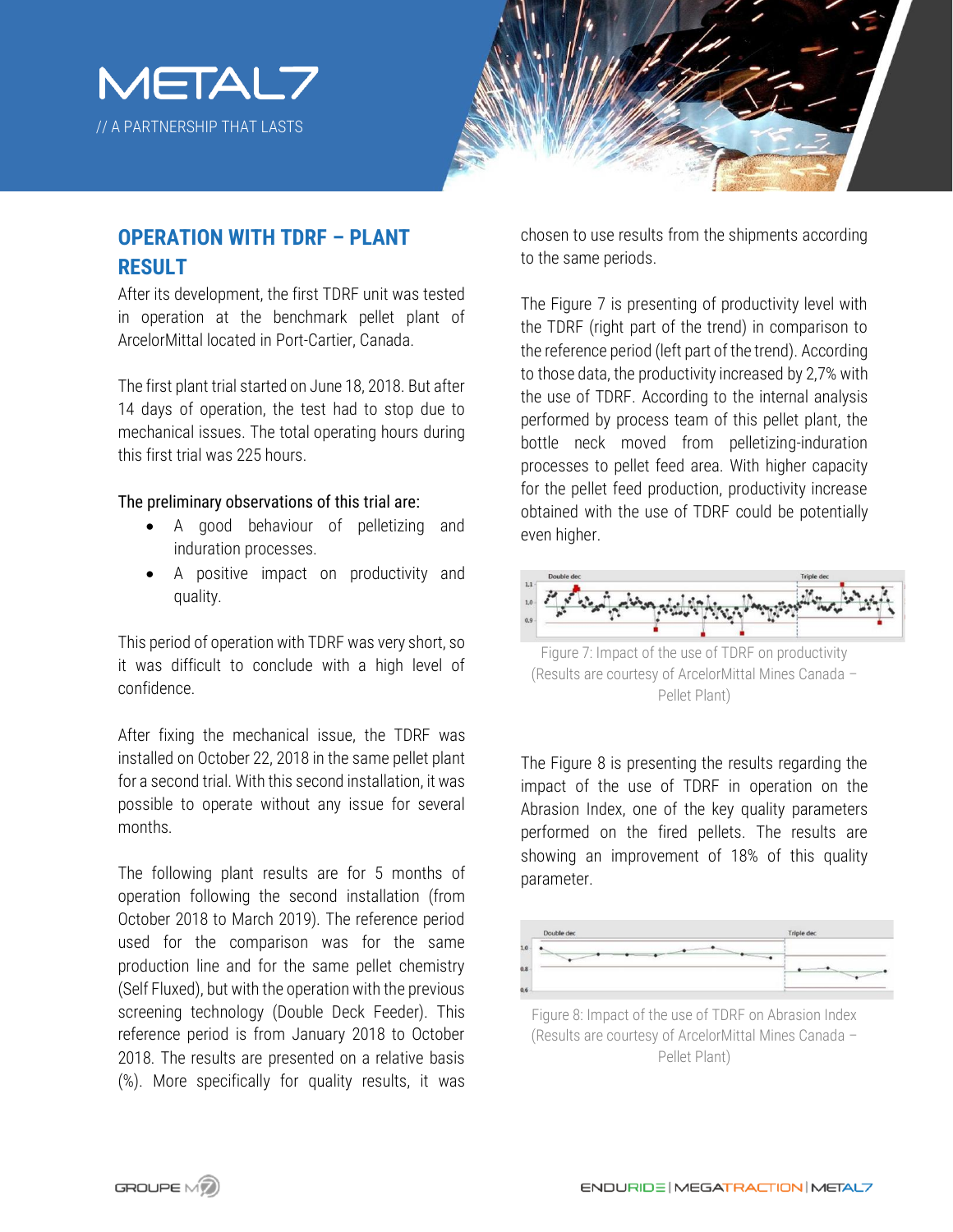



The next results are for the good size range of fired pellets. At this pellet plant, the pellets in the good size range are those with a diameter between 9 and 16 mm. With the use of TDRF, it was expected to improve the screening efficiency that should translate to more size uniform pellets feeding the induration furnace. For the 5 months operation with the TDRF, the proportion of good size pellets improved by 2%. The results are presented in the figure 9.



Figure 9: Impact of the use of TDRF on pellets good size range (Results are courtesy of ArcelorMittal Mines Canada – Pellet Plant)

Regarding the metallurgical properties of the fired pellets, the use of TDRF in operation also provided some improvement. Indeed, the Low Temperature Disintegration (LTD) improved by 3%, and the reducibility R40 also improved, but by 5%. The figures 10 and 11 are presenting those results.







Figure 11: Impact of the use of TDRF on R40 (Results are courtesy of ArcelorMittal Mines Canada – Pellet Plant)

As mentioned previously, the Epsilon Chute was developed to reduce the drop height of the green pellets and thus reduce the pellet bed compaction inside the induration furnace. No measurement was performed to evaluate specifically this aspect. But visually, it was possible to appreciate an improvement of the pellet's sphericity. The left picture of Figure 12 is showing a fired pellets sample collected during the production with the use of TDRF, so with the use of Epsilon Chute. In comparison, the picture on the right showing pellets collected during the production of the previous screening technology, so without the special chute. As it can be appreciated on Figure 12, the use of Epsilon Chute is improving the pellets sphericity.





With epsilon chute

Without epsilon chute

Figure 12: Impact of the use of TDRF on pellets sphericity (Results are courtesy of ArcelorMittal Mines Canada – Pellet Plant)

One of the side benefits of the sphericity improvement was the elimination of the bed fluidization in the cooling zones of the induration process. Indeed, before the use of TDRF, the productivity of the induration furnace had to be reduced when this issue was observed. By using the TDRF in operation, and also with the use of Epsilon Chute, the bed permeability is improved, and this could explain why this bed fluidization disappeared.